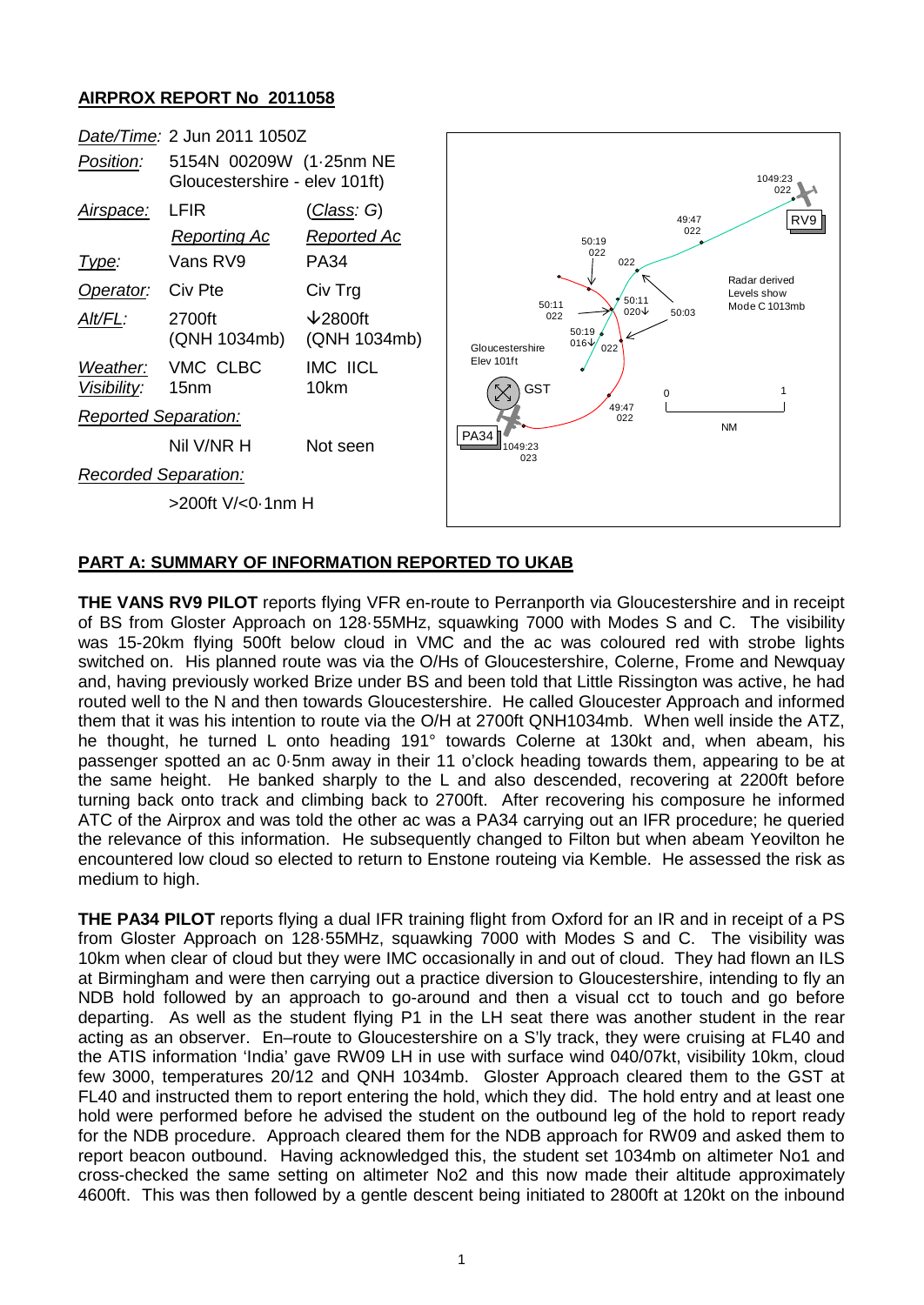turn and inbound leg of the hold. He was unable to say exactly what altitude they were at upon beacon passage but it was not below 2800ft and he believed they were still in the descent towards 2800ft. A call was made of "beacon outbound" and Approach asked them to report base turn complete. Shortly after this while in the outbound turn for the alternate procedure he heard another ac's pilot informing Approach that a twin-engine ac had passed over the top of his ac by about 400- 500ft, he thought. He believed Approach replied that he only had a Seneca (meaning them) going beacon outbound for the NDB approach but it was at FL040; the other pilot replied that he wasn't instrument rated and did not understand what the controller meant by beacon outbound etc. They continued with their approach as published without further incident and completed the detail as planned before returning to Oxford. On the return to Oxford, Approach advised that the other ac's pilot had filed an Airprox, which he acknowledged. At FL040 they were in and out of few/scattered cloud and the same conditions prevailed whilst in the descent to 2800ft. At the platform altitude of 2200ft they were clear of cloud for the remainder of the flight at Gloucestershire. At no time did he or the students see the other ac. Upon being cleared for the NDB 09 approach the controller did not instruct them to remain at FL040 until beacon outbound nor was any reference made to traffic overflying the airfield.

**THE GLOUCESTERSHIRE APPROACH CONTROLLER** reports the RV9 pilot contacted him at 1047 and passed all his details requesting a BS routeing via the O/H from the E and then SW bound at altitude 2400ft, he thought. The PA34 flight was in the GST hold at FL040 ready for an approach under a PS. The PA34 flight was cleared for the NDB/DME approach to RW09 and the pilot called beacon outbound at 1049 which allowed the flight to descend to 2800ft. At 1050 the RV9 pilot reported O/H and wishing to file an Airprox due to the location and relative position of the PA34; its crew was informed of the RV9 pilot's intentions.

**ATSI** reports that the Airprox occurred in Class G airspace at 1050:16UTC, 1·25nm to the NE of Gloucestershire Airport at an altitude of 2800ft. This position is outside the Gloucestershire ATZ, which extends to a height of 2000ft above aerodrome level (elevation=101ft) and bounded by a circle 2nm radius centred on the mid-point of RW09/27.

The PA34 was inbound IFR from Oxford on a training flight and was planning to hold at the GST NDB, which is situated on the airfield, followed by a procedural NDB/DME approach to RW09. The NDB(L)/DME Instrument Approach Chart specifies an altitude at the IAF of 2800ft and also specifies that ac will normally hold not lower than 4000ft or the equivalent FL.

The Vans RV9 was operating on a VFR flight from Enstone to Perranporth, routeing via Gloucester, Colerne, Frome and Newquay.

The Gloucestershire controller was providing an Approach PS (Gloster Approach) without the aid of surveillance equipment. The ATSU is equipped with a primary radar system only, (without SSR). The availability of radar is subject to manning and utilised to expedite the procedural environment. The radar would not have displayed traffic in the O/H.

CAA ATSI had access to the RT recording and recorded area surveillance provided by NATS Swanwick, together with written reports from the controller and 2 pilots.

METAR EGBJ 021050Z 02003KT 9999 FEW035 21/11 Q1034=

At 1035:05, the PA34 flight established contact with Gloster Approach maintaining FL040 and requesting a PS. The Approach controller agreed a PS and cleared the PA34 flight to the GST at FL040 with no delay for an NDB/DME approach for RW09, to report taking up the hold. This was acknowledged correctly by the PA34 pilot.

At 1039:21, the PA34 pilot reported taking up the hold at FL040 (converts to an altitude of 4567ft on QNH 1034 with 1mb equal to 27ft). The controller instructed the PA34 pilot to report ready for the approach.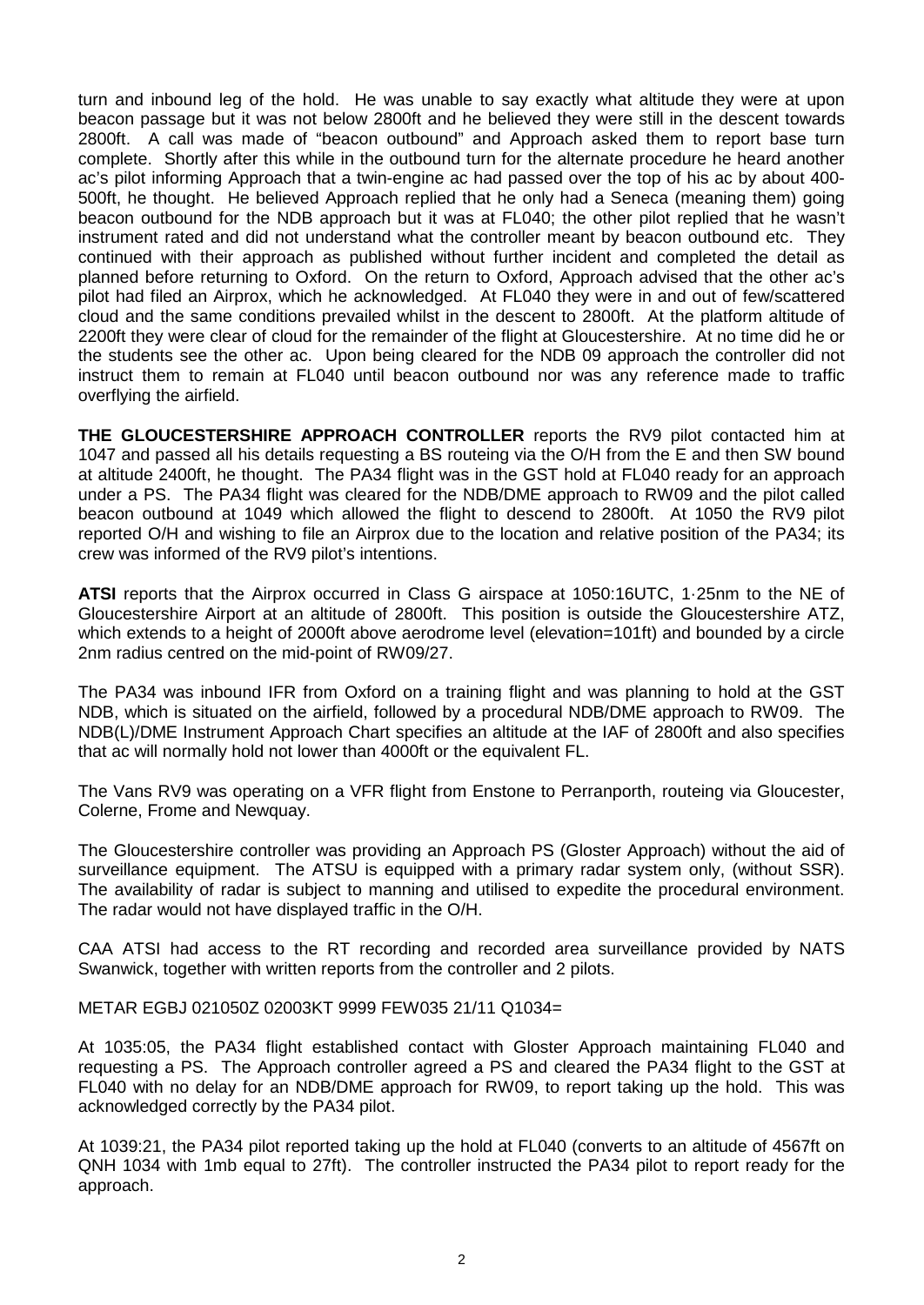At 1045:16, the PA34 pilot reported, *"(PA34 c/s) ready for the N D B zero nine approach"* and the controller replied, *"(PA34 c/s) cleared N D B D M E approach Runway zero nine Q N H one zero three four report beacon outbound."* The PA34 pilot acknowledged, *"Cleared er N D B er zero nine approach Q N H one zero three four wilco (PA34 c/s).*"

At 1046:32 the radar recording shows the PA34 in the descent passing FL038, 3·6nm WNW of the GST and commencing a L turn towards the beacon. The PA34 pilot's written report indicated that once cleared for the NDB approach and instructed to report beacon outbound, the pilot had selected QNH 1034 and started a slow descent to 2800ft on the inbound turn and inbound leg of the hold.

Later on the controller had indicated an expectation that the PA34 would maintain FL040 until beacon outbound. The controller was asked why the PA34 had not been given a restriction such as 'maintain FL040 until crossing the beacon outbound'. The controller responded that normally, had there been an outbound, such a restriction would have been given. With no reason to restrict, the controller had cleared the PA34 for the procedure, but had not considered that the pilot may have elected to descend to the published level for the procedure of 2800ft.

At 1045:58, the RV9 pilot established contact with Gloster Approach. The controller had just initiated a non-operational telephone call (regarding a shift the following day) and instructed the flight to standby. The radar recording shows the RV9 at a position, 10·4nm to the NE of the airfield.

At 1046:58, the controller asked the previous station calling to pass message and the RV9 pilot advised, *"er (RV9 c/s) is an R V nine A from Enstone to Perranporth routeing via your overhead and Colerne request a Basic Service er currently three miles to the northeast of your airfield."* The radar recording shows the RV9, 8·4nm to the NE of the airfield.

At 1047:20 the controller ended the telephone conversation and responded to the RV9 flight, *"(RV9 c/s) sorry er I was on the landline could you er say again your point of departure and destination.*" The RV9 pilot replied, *"er Enstone Perranporth (RV9 c/s).*"

At 1047:32, the controller responded, *"(RV9 c/s) Basic Service Gloster Q N H one zero three four,*" which was acknowledged correctly.

The controller indicated that he had not heard the RV9 pilot's full message and was unsure if the RV9 was routeing to Perranporth E of the airfield or via the O/H. At 1047:43, the controller asked, *"(RV9 c/s) are you routeing via my overhead"* and the pilot replied, *"Affirm."* The controller asked the RV9 pilot to report O/H. The radar recording shows the RV9, 6·7nm to the NE of the airfield, with the PA34 2·8nm WSW of the airfield.

The controller's written report indicated that he had considered the RV9 was at 2400ft and the PA34 at FL040. The controller acknowledged that the RV9 had not stated a level, neither had the controller requested the level (the RV9 reported at 2400ft after the incident). The controller was asked if he had considered passing TI to the PA34 (under a PS), on the RV9 operating VFR via the O/H. The controller indicated that he hadn't fully assimilated the position of the RV9 and had considered that the PA34 was shortly to go beacon outbound to the W at FL040.

At 1049:28, the PA34 pilot reported beacon outbound and the controller responded, *"(PA34 c/s) report base turn complete.*" The radar recording shows the PA34 has crossed the GST, on an ESE'ly track, indicating FL023 (converts to an altitude of 2867ft). The RV9 was 3NM NE of the airfield tracking SW towards the O/H indicating FL022 (converts to an altitude of 2767ft).

From 1049:38 until 1050:16, the controller was occupied in a two-way transmission with a PA28 inbound to the airfield.

[UKAB Note (1): At 1050:03 the radar recording shows both ac indicating FL022 (2767ft) with the PA34 turning L through a N'ly heading in the RV9's 10 o'clock range 0·6nm and crossing from L to R. The next sweep 8sec later at 1050:11 shows the PA34 crossing through the RV9's 12 o'clock range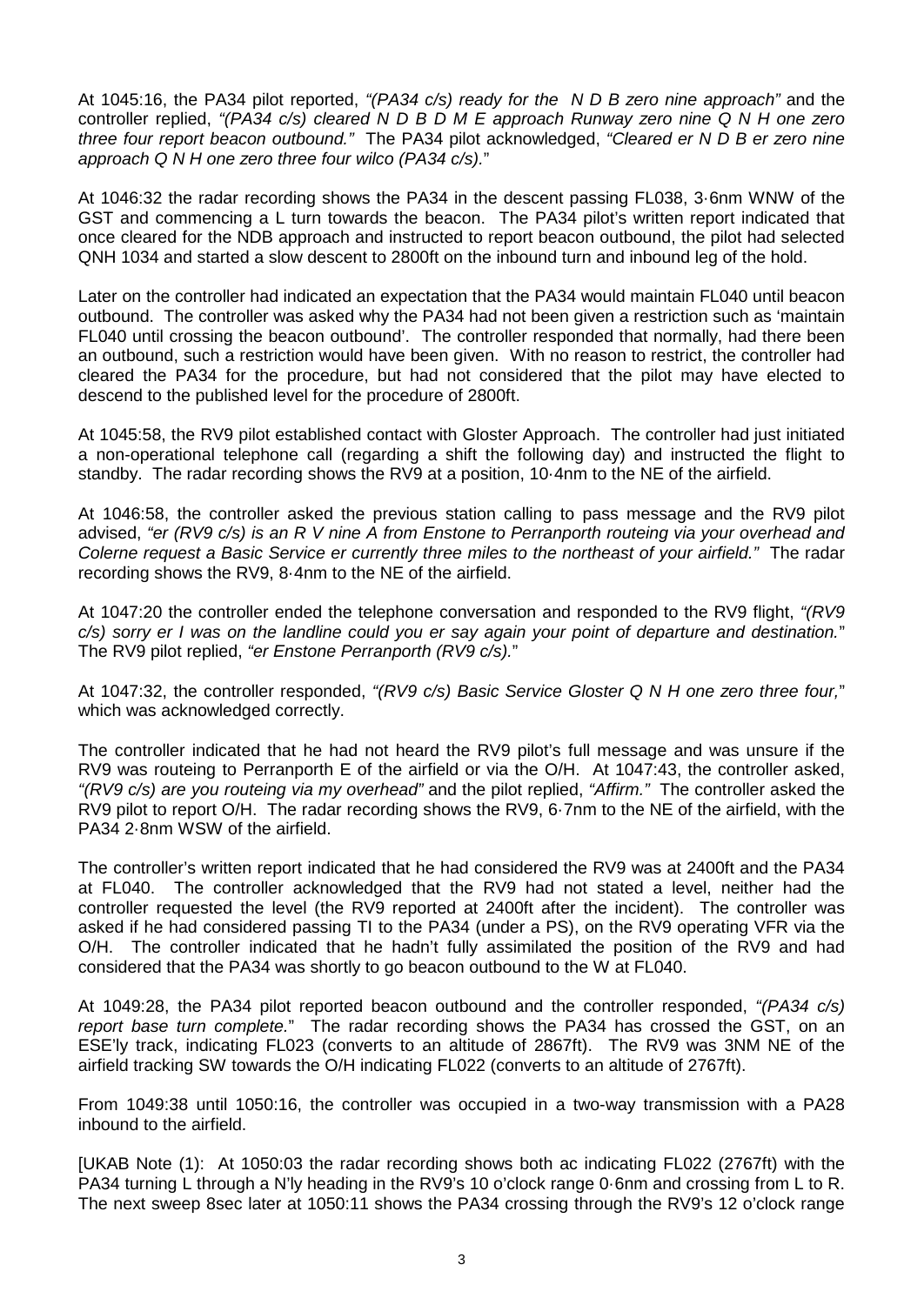0·1nm, the RV9 now tracking 210° and indicating a descent through FL020 (2567ft QNH). The CPA occurs immediately afterwards as the next sweep at 1050:19 shows the ac now diverging, the PA34 turning through heading 290° with the RV9 0·4nm to its S descending through FL016 (2167ft QNH). It is estimated that separation at the CPA was >200ft vertically and <0·1nm horizontally as the RV9 passes just behind and below the PA34.]

At 1050:25, the RV9 pilot reported, *"er Gloster approach (RV9 c/s) would like to report an a Airprox with a twin."* The RV9 pilot advised, *"er (RV9 c/s) was overhead or just about overhead your field a twin was coming in from the southeast at my height I er reduced to reduced height to avoid.*"

The controller acknowledged, *"(RV9 c/s) roger that's er believed to be a Seneca traffic in the Golf Sierra Tango just called me beacon outbound in the instrument procedure for Runway zero nine."* The RV9 pilot acknowledged with, *"Roger"* and the controller added, *"and er that aircraft was last reported flight level four zero but will be descending with the procedure*." The RV9 pilot replied, *"I'm not er I M C qualified so I'm not quite sure what that means (RV9 c/s)."* The controller requested the level of the RV9 and the pilot responded, *"er currently two thousand four hundred on a bearing of one eight two degrees.*"

Both ac continued without further incident.

The controller was asked what might have prevented the incident. The controller acknowledged that TI should have been passed to the PA34 and a level requested from the RV9 pilot.

As a result of the Airprox the ATSU unit investigation report was made available to Gloster controllers, together with reference to the MATS Part 1 guidance regarding the potential for nonoperational conversations to distract controllers from their primary task of providing a safe air traffic service.

The controller initiated a non-operational telephone call just before the RV9 called at a range of 10·4nm from the airfield. This resulted in a distraction and delay in receiving the RV9 pilot's message. The full details and intentions of the RV9 were missed. The controller did not fully assimilate the details and was initially confused about the position of the RV9. The Manual of Air Traffic Services (MATS), Part 1, Appendix E, Page 2, Paragraph 2, states:

'Non-operational and other conversations have the potential to distract a controller from their primary task of providing a safe air traffic service. Examples include telephone conversations with external agencies, such as airline representatives, and discussions between controllers conducted on the telephone, intercom or, in some cases, face to face, following an unplanned traffic situation.

Non-operational conversations must not be permitted to interfere with a controller's operational duties. Procedures at units should ensure that non-urgent telephone calls from external agencies could be accommodated without prejudicing the controller's primary task.'

The RV9 pilot did not report his level and the controller did not recognise the significance of the RV9's routeing and the potential for conflict with the PA34.

Whilst in the holding pattern, the PA34 was cleared for the procedure without any restriction. The pilot did not report leaving FL040, nor did the controller request a leaving report. The phraseology used by the controller was ambiguous and did not convey the controller's intention, which was for the PA34 to maintain FL040 until beacon outbound. However, the pilot having been cleared for the procedure without restriction, descended to the published level for the procedure (2800ft) prior to going beacon outbound. MATS Pt1, Appendix E, Page 2, states:

'Radiotelephony provides the means by which pilots and ground personnel communicate with each other. Used properly, the information and instructions transmitted are of vital importance in assisting in the safe and expeditious operation of aircraft. However, the use of non-standard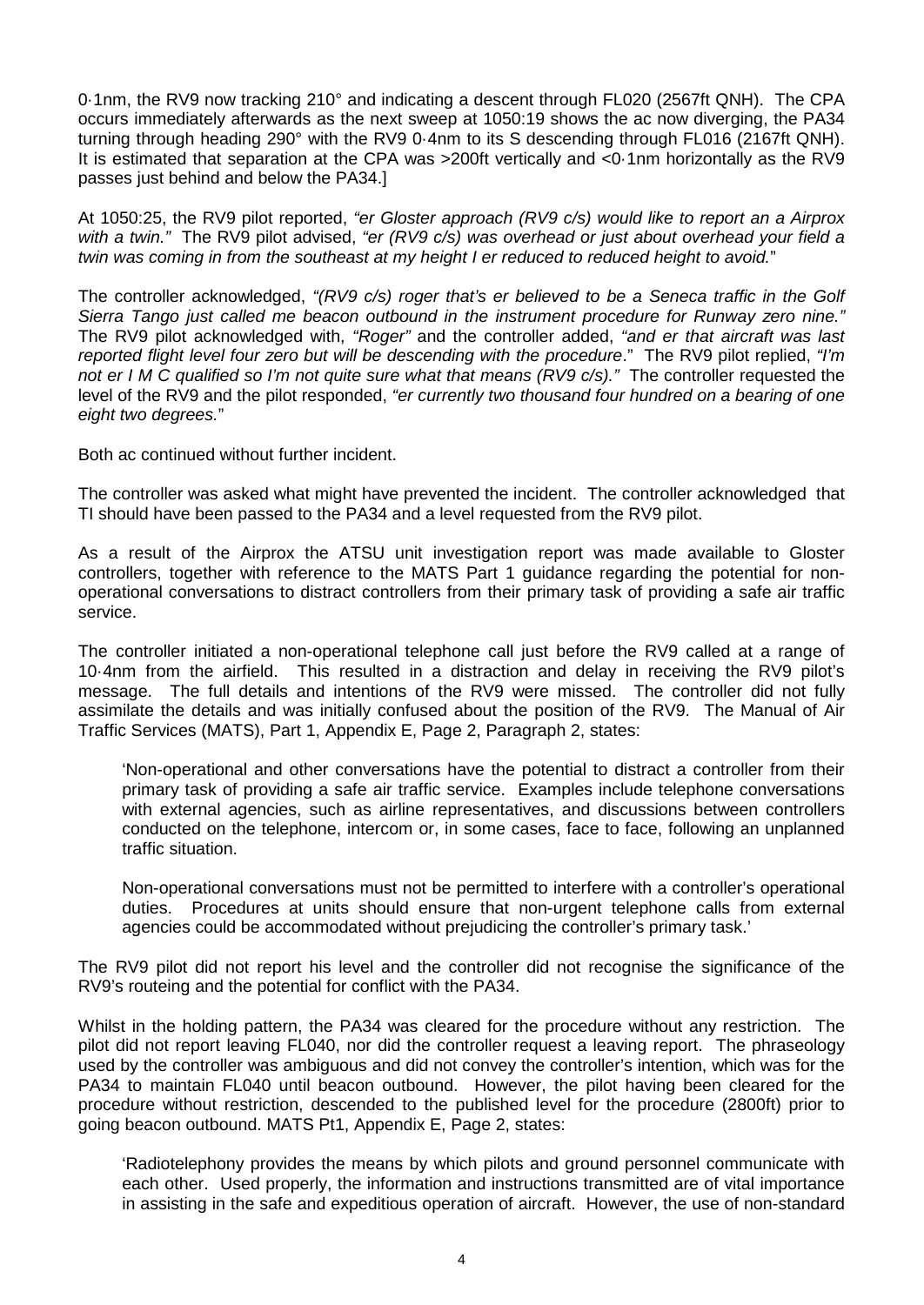procedures and phraseology can cause misunderstanding. Incidents and accidents have occurred in which a contributing factor has been the misunderstanding caused by the use of non-standard phraseology. The importance of using correct and precise standard phraseology cannot be over-emphasised.'

The controller was not aware that the RV9 was approaching the O/H at 2800ft and, also not aware that the PA34 was descending to 2800ft to go beacon outbound. This resulted in the 2 ac coming into close proximity at a similar level without the provision of any TI or warning that would have aided the pilot's situational awareness.

The PA34 was IFR and in receipt of a PS. CAP774 UK Flight Information Services, Chapter 4, Page 5, states:

'A Procedural Service is an ATS where, in addition to the provisions of a Basic Service, the controller provides restrictions, instructions, and approach clearances, which if complied with, shall achieve deconfliction minima against other aircraft participating in the Procedural Service. Neither traffic information nor deconfliction advice can be passed with respect to unknown traffic.

The controller shall provide traffic information, if it is considered that a confliction may exist, on aircraft being provided with a Basic Service and those where traffic information has been passed by another ATS unit; however, there is no requirement for deconfliction advice to be passed, and the pilot is wholly responsible for collision avoidance. The controller may, subject to workload, also provide traffic information on other aircraft participating in the Procedural Service, in order to improve the pilot's situational awareness.'

Both flights were operating within Class G airspace. CAP774, Chapter 1, Page1, Paragraph 2, states:

'Within Class F and G airspace, regardless of the service being provided, pilots are ultimately responsible for collision avoidance and terrain clearance, and they should consider service provision to be constrained by the unpredictable nature of this environment. The Class F and G airspace environment is typified by the following:

• It is not mandatory for a pilot to be in receipt of an ATS; this generates an unknown traffic environment;

- Controller/FISO workload cannot be predicted;
- Pilots may make sudden manoeuvres, even when in receipt of an ATS.'

## **PART B: SUMMARY OF THE BOARD'S DISCUSSIONS**

Information available included reports from the pilots of both ac, transcripts of the relevant RT frequencies, radar video recordings, reports from the air traffic controllers involved and reports from the appropriate ATC authorities.

Although this Airprox occurred in Class G airspace where both crews were responsible for maintaining their own separation from other traffic through see and avoid, it was clear to Members that there were opportunities to break the chain of events leading up to the Airprox. Once APP had cleared the PA34 flight for the procedure, without applying a level restriction, the crew were entitled to descend to the initial approach altitude of 2800ft QNH. Pilot Members thought that good practice would have been for the PA34 pilot to have called when commencing descent and this would most likely have broken the chain at this early stage. However the crew was not asked to report leaving FL40 and the controller incorrectly thought the flight would maintain FL40 until going 'beacon outbound'. The RV9 pilot should have volunteered his cruising altitude when invited by the controller to pass his message. However, it was clear that the controller did not assimilate the RV9 pilot's intentions while distracted by his non-operational telephone call, and did not ask for the flight's cruising level (it could have been cruising at FL40). In the absence of this information and having